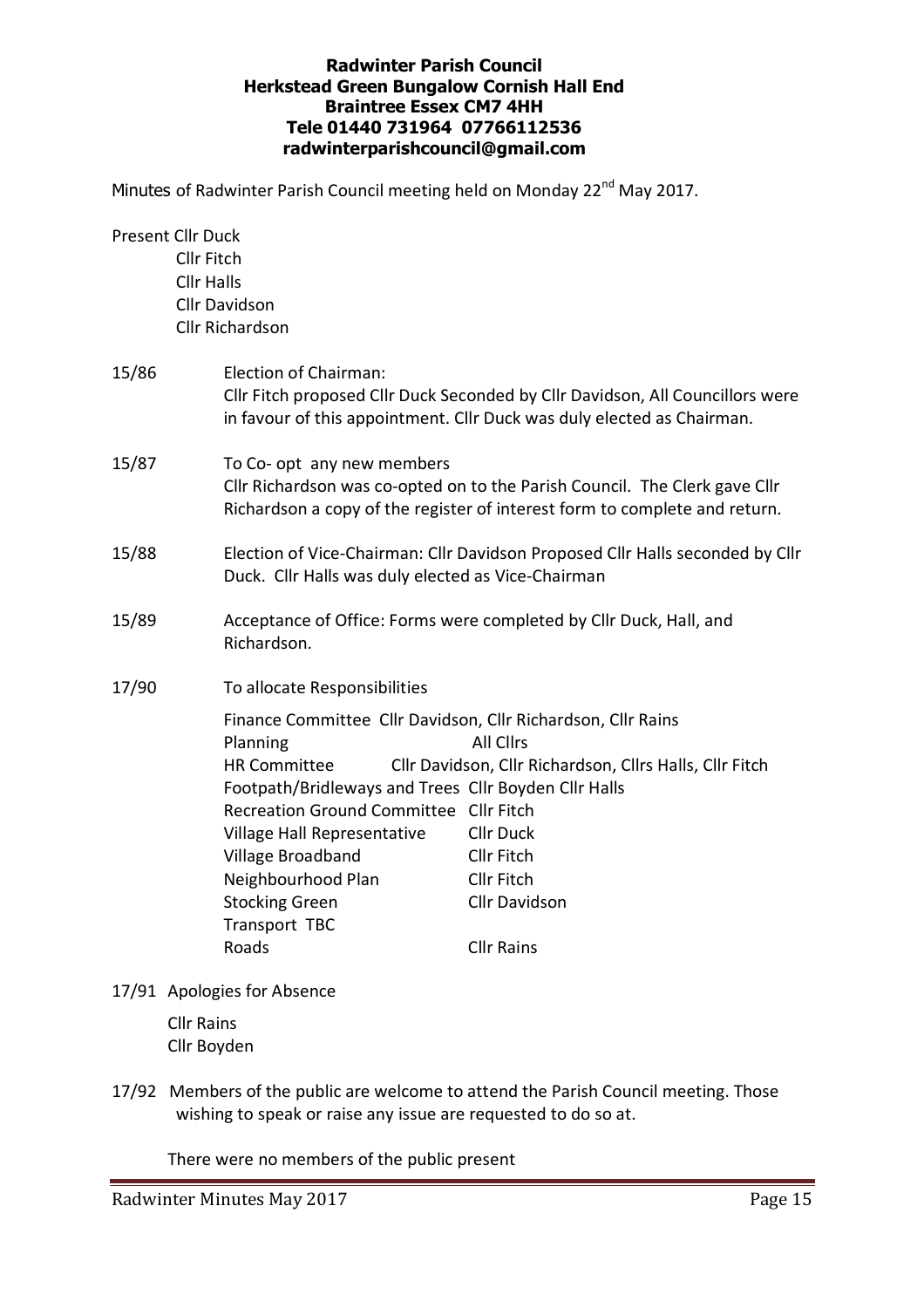- 17/93 Members' Declarations of interest Cllr Mark Halls Recreation Ground
- 17/94 Confirmation of Minutes of Parish Council Meeting held on 24<sup>th</sup> April 2017. The minutes were approved and signed as a true record of the meeting.
- 17/95 Clerks Report

The Clerk reported that she had met with Rebekah Drain Community Payback Officer with regards to painting the railings along the Walden Road, it was thought that it would be too close to the road. But they could clear the high path and cut the hedge and strim the nettles back. The Council would need to provide the petrol. Council thought that would be a good idea. Cllr Halls agreed to take the rubbish away.

The Clerk had spoken with David Rutland at Knights regarding the entrance to the Recreation Ground to see if he was able to carry out this work. Even though we now have planning permission and the Clerk had secured a grant of £3,500 towards payment, and talked about taking the hedge out, Cllr Halls said we hadn't agreed to carry out the work, this to be an agenda item at the June meeting.

- 17/96 District Councils Report No report
- 17/97 County Councillors No Report
- 17/98 Recreation Ground:

17/98.1 Recreation Ground update

The Company will be start building the Muga next week. Julie Haines had asked if it would be possible to share a Handy Man with the Council, Councillors thought that the kind of handyman we needed was to clear benches etc., not put chairs out and clean the Pavilion.

Julie has spoken to John Starr of UDC, The Recreation Ground Committee may be able to access the youth grant for the cycle track, but UDC want to see commitment from the PC for youth service in the village, the RGC may need to come and talk to the PC about how we can be involved in this too. Cllrs felt we could support them but didn't know from the information give what sort of help.

The Clerk report that UDC had sent the Recreation Grounds Grant to the Parish Council by mistake. The RGC had been informed.

## 17/99 Finance:

|                | To agree the following payments: |                       |     |
|----------------|----------------------------------|-----------------------|-----|
| 17/99.1        | Cathryn Carlisle $-$             | salary                | -86 |
| 17/99.2 £92.35 | E-on                             | Electricity           | d/d |
| 17/99.3 £23.00 | Cathryn Carlisle                 | <b>Clerk Expenses</b> | 87  |
| 17/99.4 £48.38 | A & J Lighting                   | Maintenance           | S/O |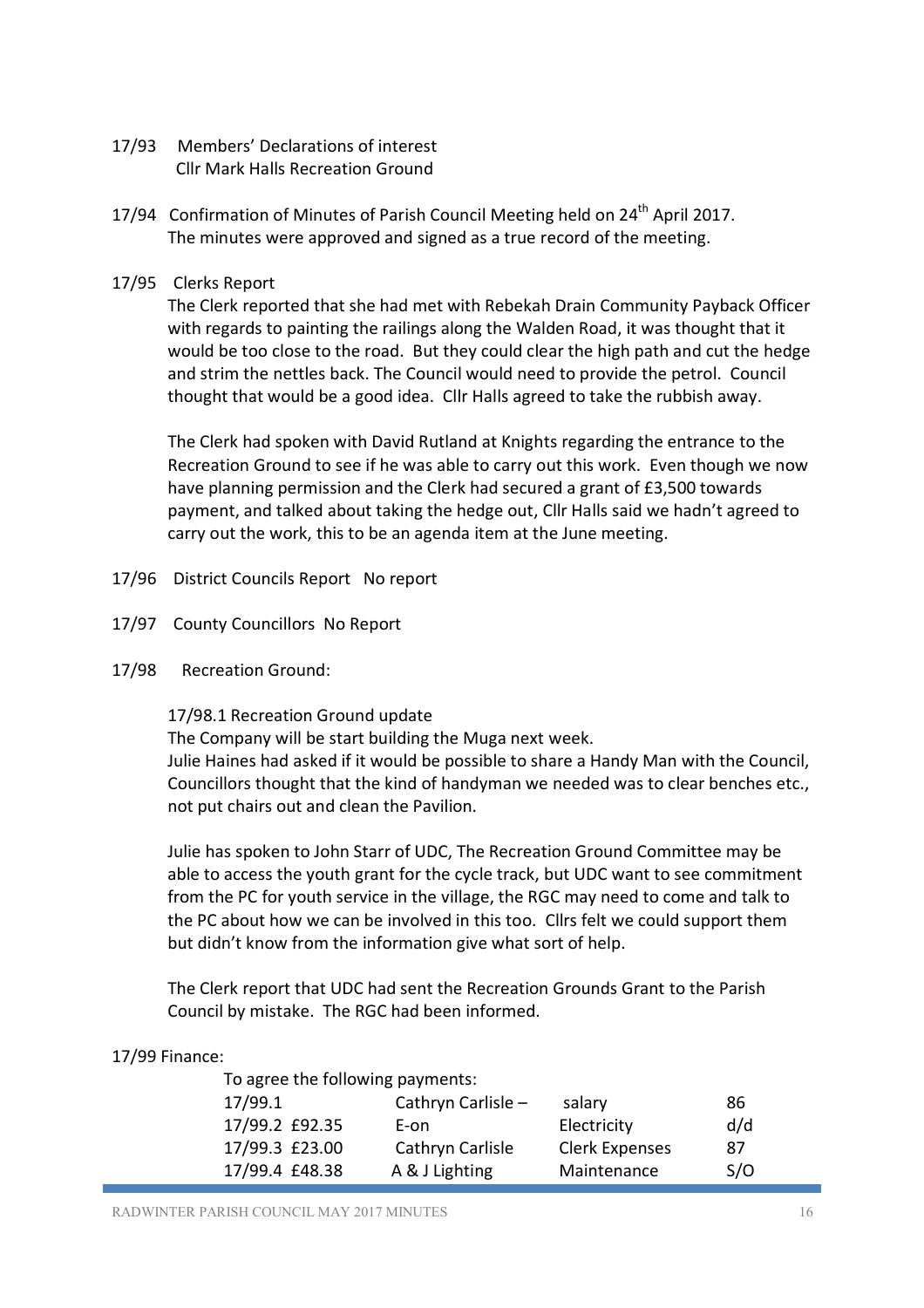17/99.5 £31.99 BT Telephone D/D 17/99.6 £25.00 EALC Training 88 Payments were approved by all members of the council present. Cllr Fitch had checked the invoices prior to the meeting.

The Council agreed that the Finance Committee need to meet to look at all the finances before the next meeting. Cllr Fitch asked the Clerk to look for the last minutes of the finance committee.

### 17/99.7 Monthly Budget and Bank

Were approved by all councillor's present, Cllr Fitch checked the bank statement prior to the meeting.

## 17/99.8 Internal Auditor Report

The Clerk reported that she had had the accounts audited by Andrew Cohen he asked that the invoice from the RGC were redone as they said for maintenance of the Car Park not grass cutting.

17/99.9 Risk Review was reviewed and agreed

 17/99.10 To complete Annual Governace Statement 2016/17 The Governance Statement was read and signed by the Chairman

 17/99.11 To sign off the Accounting Statement for 2016/17 The Clerk and the Chairman signed off the accounts

## 17/101 Recent Planning Applications:

 UTT/17/0804/HHF Construction of a Bike Store and Log Store Outbuilding 2 Bendysh Hall Barn Ashdon Road Council Supported this application

UTT/17/1297/LB Minor alterations to internal partitions, new bathroom on first floor, insertion of extractor vent and replacement window to first floor on south elevation.

Hylas Cottage Water Lane Council Supported this application

 UTT/17/1251/HHF End Cottage 6 Maple Lane Radwinter CB10 2SR Council Supported this application

17/75.1 Planning Results

## 17/75.2 New Development of East View

The Clerk had spoken to Stephanie Baxter Housing Enabling Officer regarding local connection to housing at Walden Rd/East View. She can confirm that the legal agreement (Section 106) signed by the developer, the land owner and the Council states that residents with a strong connection to Radwinter will be prioritised for housing on this scheme (only). This will be for ever more unless the properties are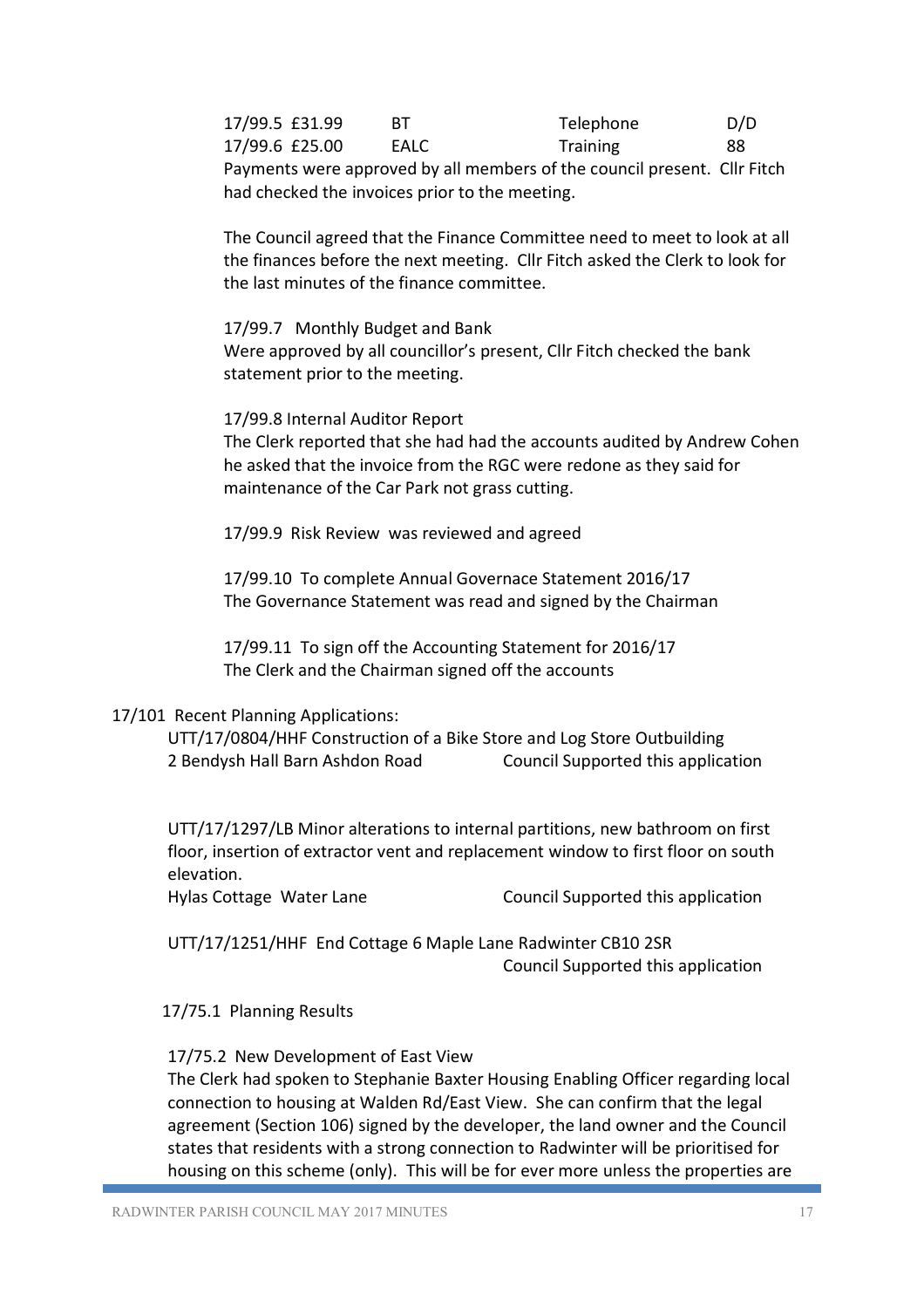lost due to the residents exercising their Right to Buy. The Right to Buy remains on these properties as they have been delivered as Section 106 homes rather than through the Rural Exception Policy.

All residents interested in a tenancy must register with the Council on the Home Options page. This will then give residents the option of bidding on properties when they are released. Allocations will then be based on their application.

In addition, there are 4 properties available for shared ownership. Residents interested in shared ownership should apply on the Help to Buy register. Allocation to these properties will depend on resident's ability to raise the correct finance. To avoid disappointment, prospective tenants should seek financial advice. Applicants may wish to register with the Council if their application to the Help to Buy is insufficient to meet the financial terms of the shared ownership homes.

The S106 legal agreement states that there is a cascade system whereby if there are no eligible residents for a property, (either rented or shared ownership) residents in the neighbouring Parishes will be offered the property. Only residents with a strong connection to Uttlesford will be offered the rented properties. Share ownership homes are accessed ultimately on the ability to raise the correct finance and will be the decision of the Housing Association (Chelmer Housing Association).

## 17/76 Highways:

 The Ashdon Road is shut again for 6 weeks The Walden Road didn't flood again with all the rain last week. The Clerk had a few flooding issues to report to ECC Highways.

## 17/77 Stocking Green update

Just a bit of tidying up around the trees everything's grown after the rain.

17/78 Reports from Councillors with matters affecting the village

## 17/79 Village Furniture

The Clerk looked out what needed to be done, benches that need clearing and repairing, signs need clearing of ivy. Salt Bins need checking for damage.

## 17/80 Neighbourhood Plan Update

Cllr Fitch reported he was trying to set up a further meeting to agree responsibilities to take the plan forward.

- 17/81 Where Water Flow Update No Update
- 17/82 Annual Parish Meeting and Annual Report APM held 15<sup>th</sup> May was attended by approximately 20 people, residents really enjoyed the talk by Patrick Moan on East View Close Site Excavation**.**  A Resident asked about the Jubilee Gates Councillors the gates were put away safe.